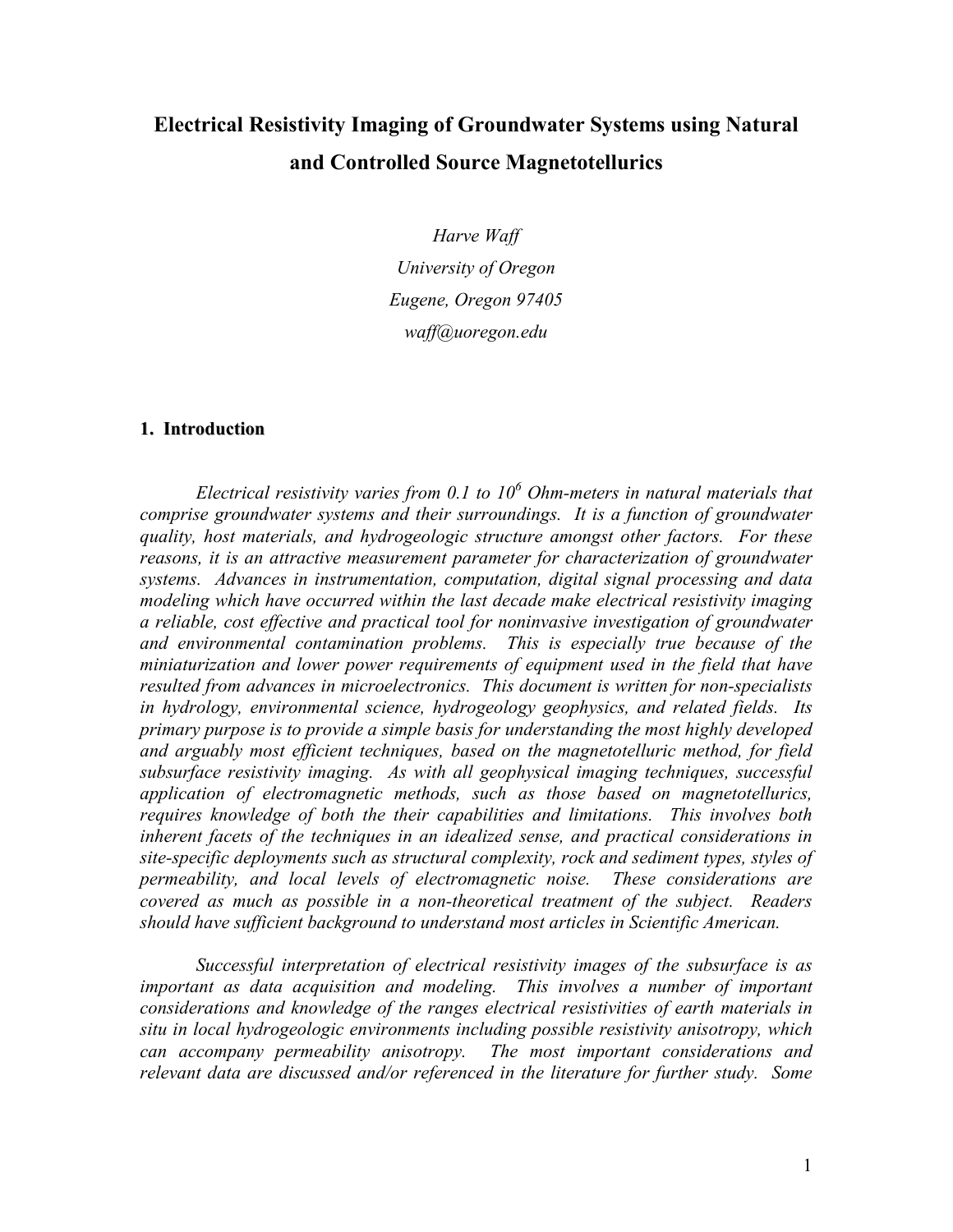*comparisons of resistivity imaging with other geophysical techniques are made where appropriate.*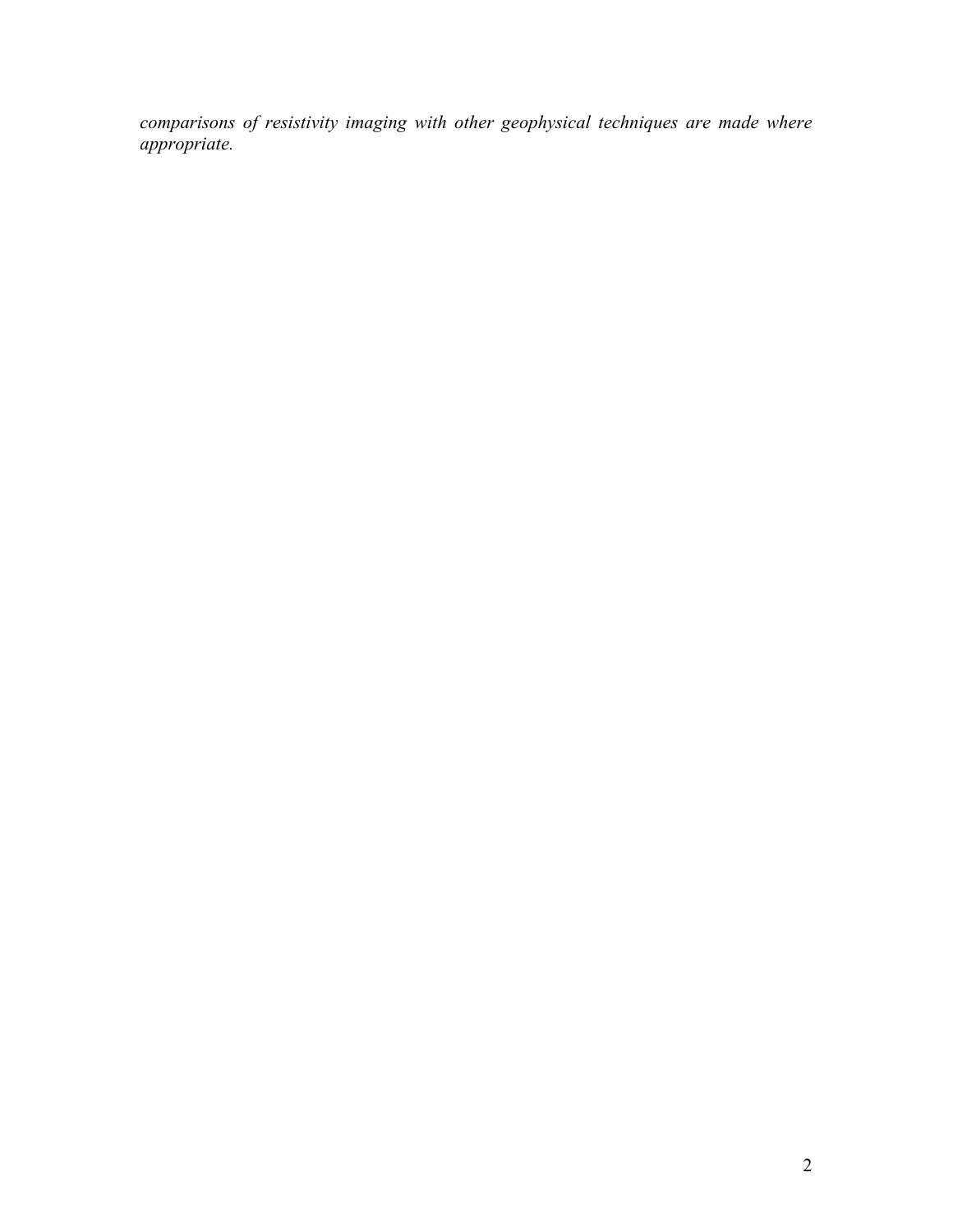## *Overview of the Basics: Magnetotellurics*

#### *2a. What are Electrical Conductivity and Resistivity?*

*Electrical conductivity,* σ*, itself is a measure of how well any particular material*  will conduct electricity in the presence of an electric force field. The higher the *conductivity, the greater the electrical current that will flow when an electric field is present. The values of this parameter are stated in a variety of units (i.e. Siemens/meter, reciprocal ohm-meters, mhos/meter, millisemens/meter). An alternate parameter in common usage is the electrical resistivity,* ρ*, which is the reciprocal of the electrical conductivity,*  $\rho = 1/\sigma$ *. Units of*  $\rho$  *are typically ohm-meters or ohm-centimeters.* 

#### **2b. How Electrical Resistivity is measured in the Subsurface - The Simple Physics Behind Magnetotellurics**

 *This is all about electric fields, magnetic fields, electromagnetic waves, electrical currents, and how they all work together and are related to each other. First, a field is any quantity that has a definite value at all points in space and in time. Common examples are temperature, atmospheric pressure, water speed and velocity in a stream, and wind velocity.* 

*We typically are interested in fields in a restricted environment and over a limited range of time. An example is temperature variation within a room throughout the month. The temperature field is the temperature at every point within the room over the duration of one month. This is what is called a scalar field, which has magnitude but not direction. The speed of a vehicle over a given period of time is an example of another simple scalar field. If, on the other hand, if we talk about the velocity of a vehicle over time, we must consider both the magnitude (its speed) and the direction in which it is traveling through time. This is known as a vector field, which has both magnitude and direction. An especially important vector field is a force field. Intuitively force is a push or pull. In more precise terms, force is any action capable of accelerating an object. A force field is the magnitude and direction of a particular kind of force will exert on a body (i.e. Gravity, magnetic, electric) throughout some region of interest through a given time period.* 

*Electric and magnetic fields are especially important to us in resistivity imaging. We are accustomed to the Earth's "static" magnetic field by compass usage. However, it is not the static field but the time varying fields, both electric and magnetic, that are used in resistivity depth profiling using magnetotellurics. Maxwell demonstrated that a time*varying electric field generated a time-varying magnetic field and vice versa. The result *is production of electromagnetic (EM) waves that travel out from the source at the velocity of light in air and space but much slower in typical Earth materials. Common experience is with radio and TV waves. EM waves traveling into the Earth cause currents*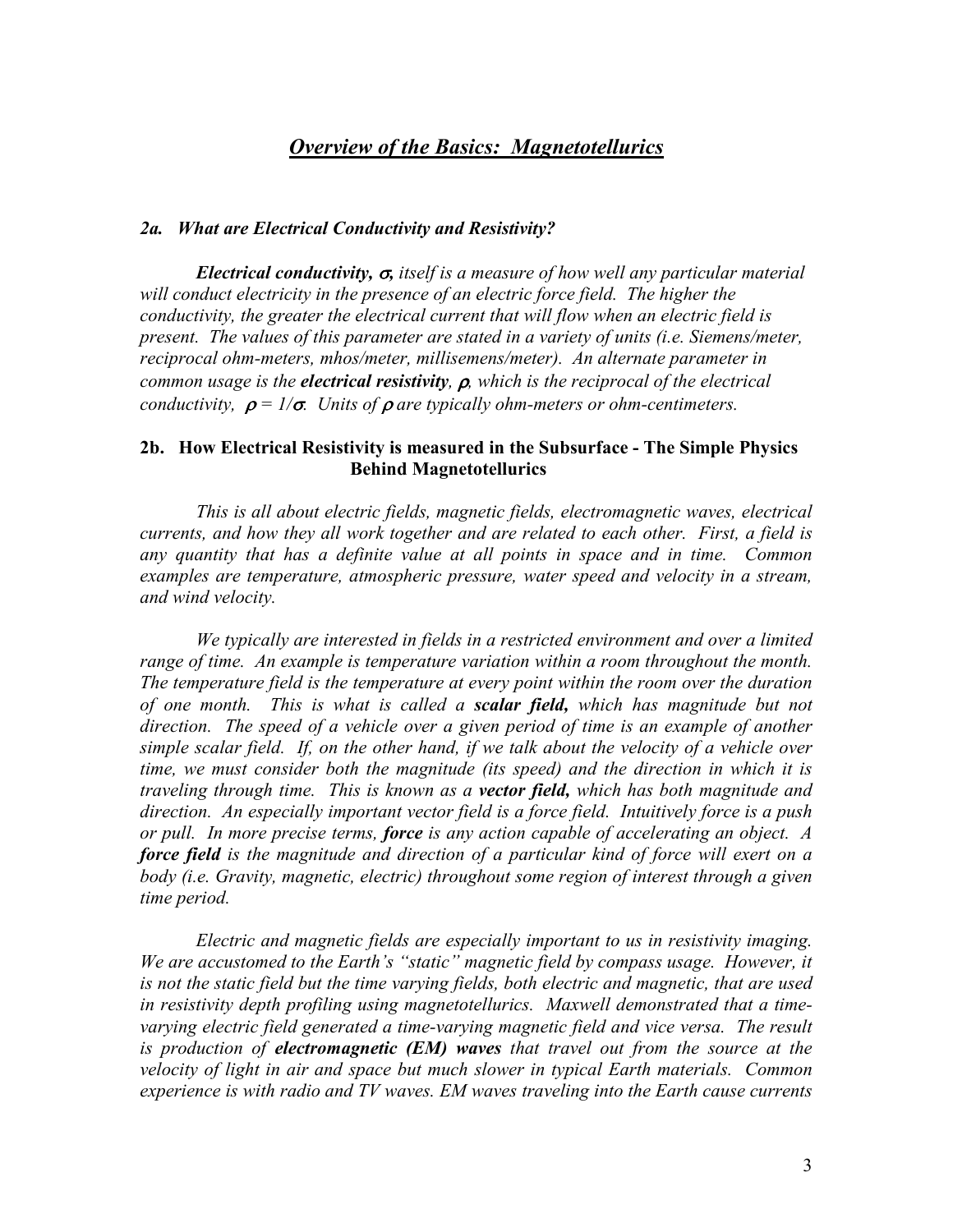*to flow in materials that can conduct electricity, as is practically the case for most Earth materials. A remarkable feature of these waves is that as they pass into the earth their electric fields cause electric current to flow in rocks and sediments, which are, to varying degrees, conducting. We also know from Maxwell and Ampere that any time an electric current is flowing that it generates its own magnetic field. Earth currents, known as telluric currents do this. These currents vary in time (they are alternating current), so their associated magnetic fields also vary in time, producing what we call secondary magnetic fields and therefore electromagnetic waves that travel outwards from the conductors in all directions in space. When these waves, generated by inducted telluric currents, arrive at the Earth's outer surface, their electric and magnetic fields sum with those of the primary fields of the original EM wave that entered the Earth and set up the current flow in the first place. How does this allow us to determine subsurface conductivity? First of all, we know precisely how the electric and magnetic field of an incoming electromagnetic wave from space are related to each other if there are no secondary fields present from induced currents. We can, therefore subtract out the primary EM wave and look only at the wave produced by induced currents flowing in conductors located below the Earth's surface. It turns out that the size of the secondary fields produced by induced current flow in earth materials and the ratios of components of these fields are directly related to the conductivity or resistivity of the interior materials. The higher the material resistivity, the larger the ratio of the electric to magnetic field strengths (in perpendicular directions) must be. Modern magnetometers and electric field measuring devices allow us to precisely measure the electric and magnetic field variations at the surface, subtract out the field components due to the primary field, and determine the conductivity of the subsurface that is consistent with those fields. This is basically the heart of magnetotellurics (MT). Magneto refers to electromagnetically induced currents. Tellurics refers to currents flowing in the Earth. Here MT is used to cover all types of electromagnetic sounding techniques that are based on the assumptions and theoretical basis of magnetotellurics. These include both natural source and controlled source methods. A number of acronyms are in current usage for these methods, but all are basically MT-based techniques. MT has enjoyed the greatest*  development of modeling codes of all the methods used in subsurface electrical *conductivity/resistivity determinations. The acronym MT has traditionally been associated with so called "wide band", natural source field magnetotellurics in the low frequency range from 10-4 up to about 50 Hertz. AMT is identical except that it is specifically in the audio frequency range of 10 to perhaps 10,000 Hertz. CSAMT, Controlled-Source Audio Magnetotellurics refers to an audio frequency MT system utilizing a man-made source field. ASMT refers to Active Source Magnetotellurics, and is basically the same as CSAMT. The sources of the primary inducing EM waves are discussed in the next section.* 

 *A consequence of flowing current in the Earth, as a result of passing EM waves, is that part of the energy contained in the waves is lost to frictional heating within the conductors in which current is flowing. As a result, the strength or amplitude of the*  waves will be attenuated with distance of travel as the wave energy is lost to frictional *heating. This is in addition to loss of energy because of geometrical spreading of the waves into ever increasing volume with time. In material with constant conductivity, the*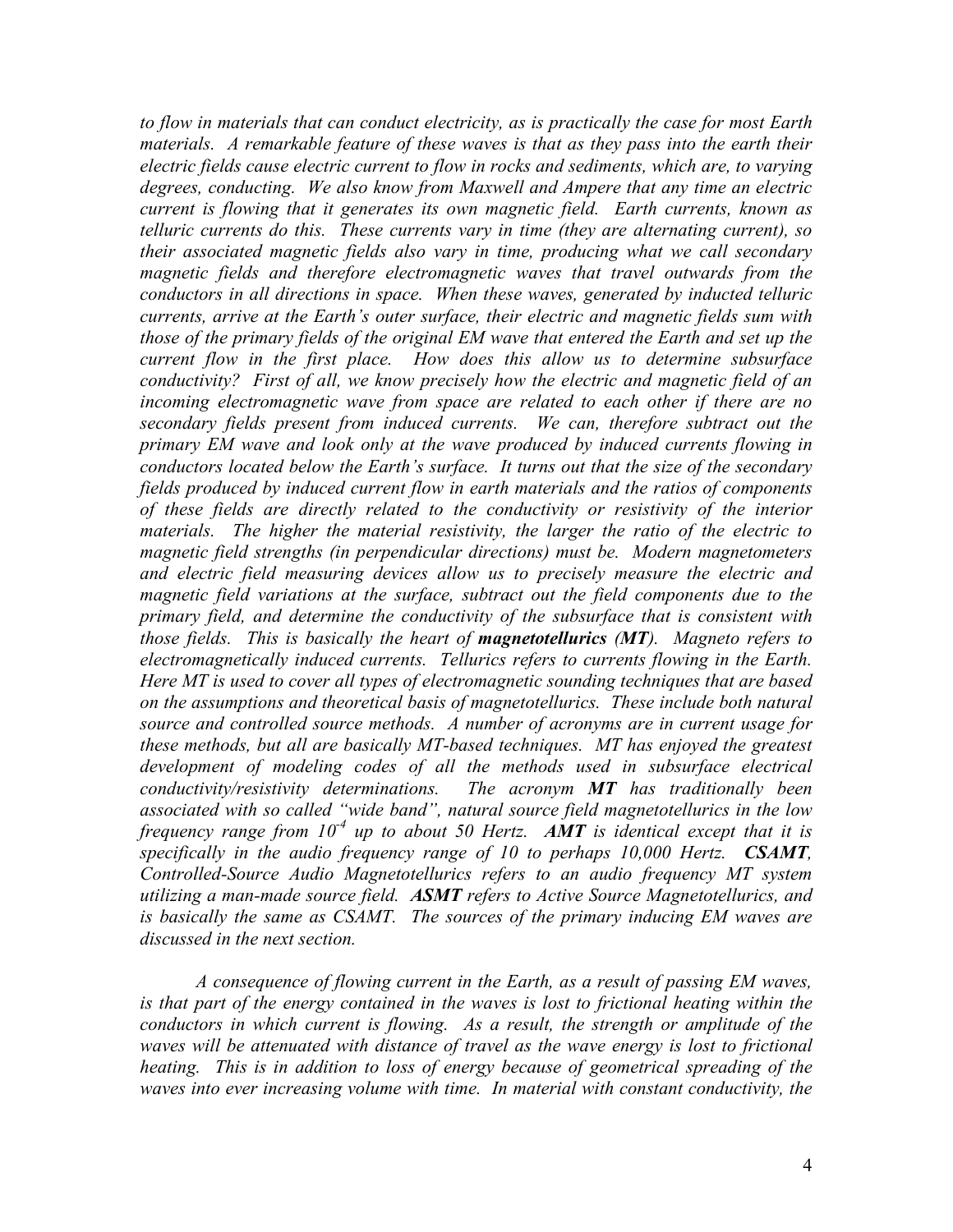*electric and magnetic field components of the waves are exponentially damped with increasing depth of travel into a conductor according to* 

$$
E = E_0 \sin(\omega t) \exp(-kz) \quad and \quad H = H_0 \sin(\omega t) \exp(-kz), \tag{1}
$$

*where E and H are the electric and magnetic field strengths, respectively, at time t, angular frequency* ω *and depth z, and k is the damping coefficient. It is somewhat important to note that the fields described by these equations are plane waves, which is to say that the strength of the fields is the same in a plane perpendicular to the direction of propagation, z. The entire theory of MT breaks down if the incoming waves inducing currents into structures within the interior are anything other than plane waves. When the source is located far from the region of study, as is the case with natural source fields, this condition is satisfied. This is discussed further in a later section, as it can be an important factor in designing CSAMT surveys. The damping coefficient and thus the amount of attenuation of the wave in passage through a distance z in the conductor is a function of the frequency,* f*, of the wave. The depth* δ*, at which the strength or amplitude of the wave has dropped to 1/e of its value on entry into the conductor is called the penetration depth and is given by* 

$$
\delta = 503 \sqrt{\frac{\rho_a}{f}} \text{ (in meters)}, \tag{2}
$$

*where* <sup>ρ</sup>*a is the apparent resistivity of the conducting body, and* f *is the wave frequency. The apparent resistivity at a particular frequency, f, is determined from perpendicular values of the electric and magnetic fields measured at the surface* 

$$
\rho_a = \frac{1}{5f} \left| E_x(f) / H_y(f) \right|^2 \tag{3}
$$

*Here* x *and* y *subscripts indicate electric and magnetic fields measured in two perpendicular directions at frequency f*. *Caniard (1953) found that if the Earth could be represented as a conducting half-space with constant resistivity everywhere, then the apparent resistivity is equal to the real resistivity. In the real Earth, however, resistivity or conductivity generally varies with depth and often with horizontal coordinates, so apparent resistivity isn't necessarily real. Nonetheless, it is a useful concept, and is useful in initial field interpretation and assessment of data quality. Apparent resistivities can be calculated in two perpendicular directions yielding information about the dimensionality of subsurface structure in the vicinity of the sounding site, as well as the electrical strike direction of buried conductors.* 

*The beauty of all this is that one may interrogate the electrical structure of the subsurface at different depths simply by using a variety of different frequencies, each of which samples resistivity or conductivity at different depths. In general, wave energy is too small at a given frequency to induce currents into conductors whose secondary electric and magnetic fields can be successfully measured at the surface. Thus, the penetration*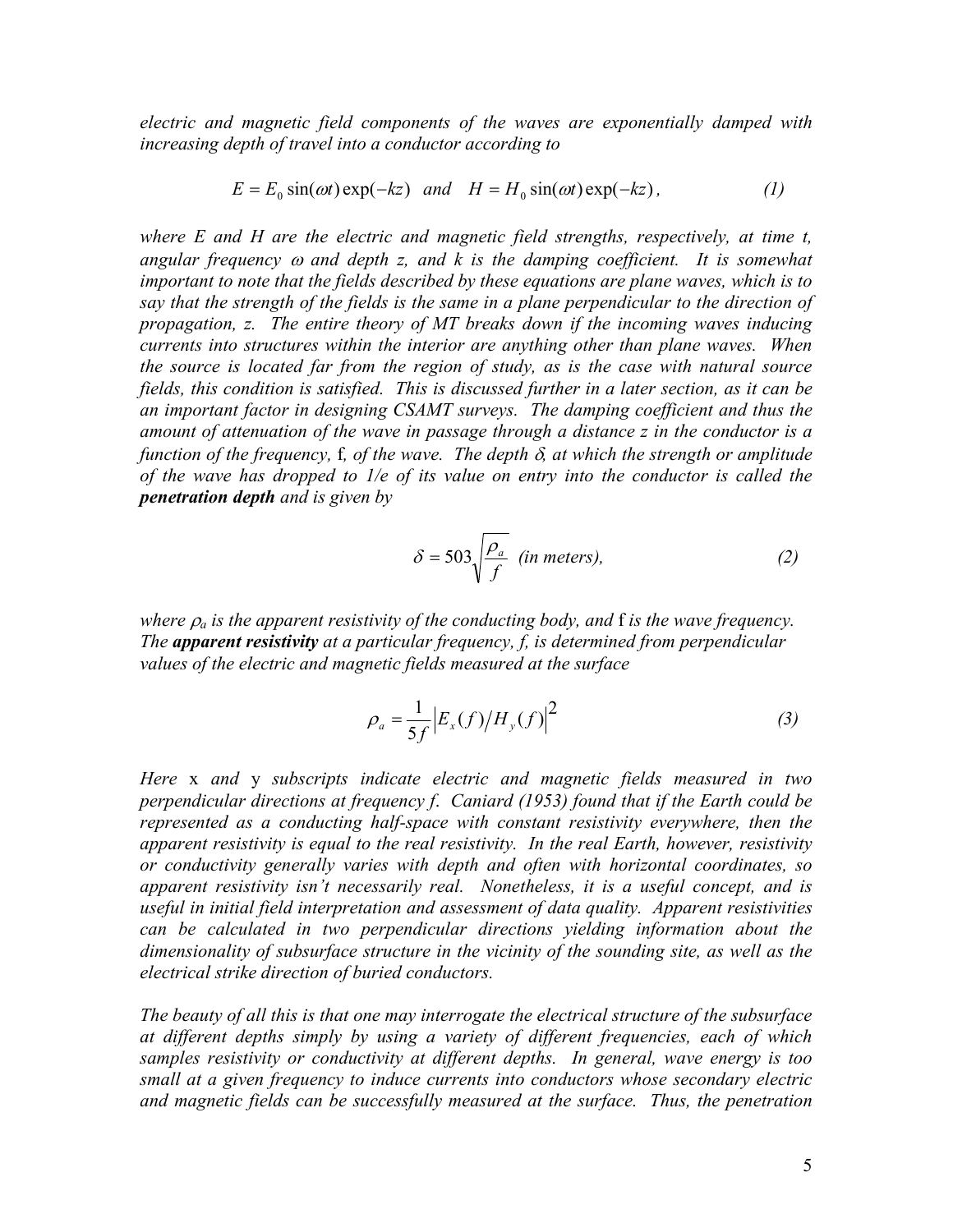depth at the lowest frequency determines a practical upper limit for the depth of *investigation for a region with effective resistivity* <sup>ρ</sup>*a. In reality, the useful maximum interrogation depth is somewhat less than the penetration depth.* 

 *An important aspect of plane EM waves is that they are polarized. Light waves are very high frequency polarized waves. This means that the electric or magnetic fields associated with the wave will occur in one direction in the plane that is perpendicular to the direction of propagation. MT theory assumes that waves are arriving with random polarizations. Having waves arrive with polarizations that are perpendicular to each other allows us to interrogate the subsurface resistivity in two perpendicular directions in MT. From this we can determine electrical strike directions of any structures that have contrasting conductivity. For example, it is generally possible to determine the strike direction of a buried fault beneath a line of occupied sites using MT. In addition, if a narrow conducting body extends beneath the line, the strike direction of the body can often be determined. Because of this, electric and magnetic field variations are usually measured in two perpendicular directions simultaneously in MT surveys. In this case, apparent resistivities,* <sup>ρ</sup>*x and* <sup>ρ</sup>*y are determined in two perpendicular directions, typically in the north-south direction and in the east-west direction. In data processing, these data are rotated to find apparent resistivities parallel and perpendicular to the electrical strike directions.* 

 *Once apparent resistivities are obtained over a wide range of frequencies at a number of sites on a line or grid, the entire data set can be modeled to yield real resistivities versus depth in two or possibly three dimensions, as discussed in Section 5. Typical surveys are run along linear transects on the surface with corrections for surface topography. An advantage of MT methods over other EM sounding methods is that it provides accurate information about the departure of subsurface structure from 2-D through a parameter called skewness. Investigators are thus aware of the possibility of 3-D effects in a data set.* 

## *Energy Sources*

*3.a Natural Sources Nature provides a rich, broad spectrum of incoming electromagnetic waves that are essentially plane waves on their arrival at the Earth's surface. The natural source field is due primarily to two mechanisms. One is lightning that provide useful electromagnetic wave energy in the frequency range from about 1 Hz to 2,000 Hz. A major source of this energy is generated in the thousands of lightning storms occurring daily in the tropics. The wave energy is efficiently transmitted to the latitudes of North America via a waveguide effect between the Earth's surface and layers of the ionosphere. These waves are rather weak above 300 Hz, and using them in culturally impacted regions is not always successful in MT. Especially favorable wave sources at frequencies above 1 Hz are relatively local electrical storms, perhaps up to 200 km distance but not so close as to saturate MT field instruments. These storms can provide much greater signal strengths and high signal-to-noise ratios in measured MT parameters.*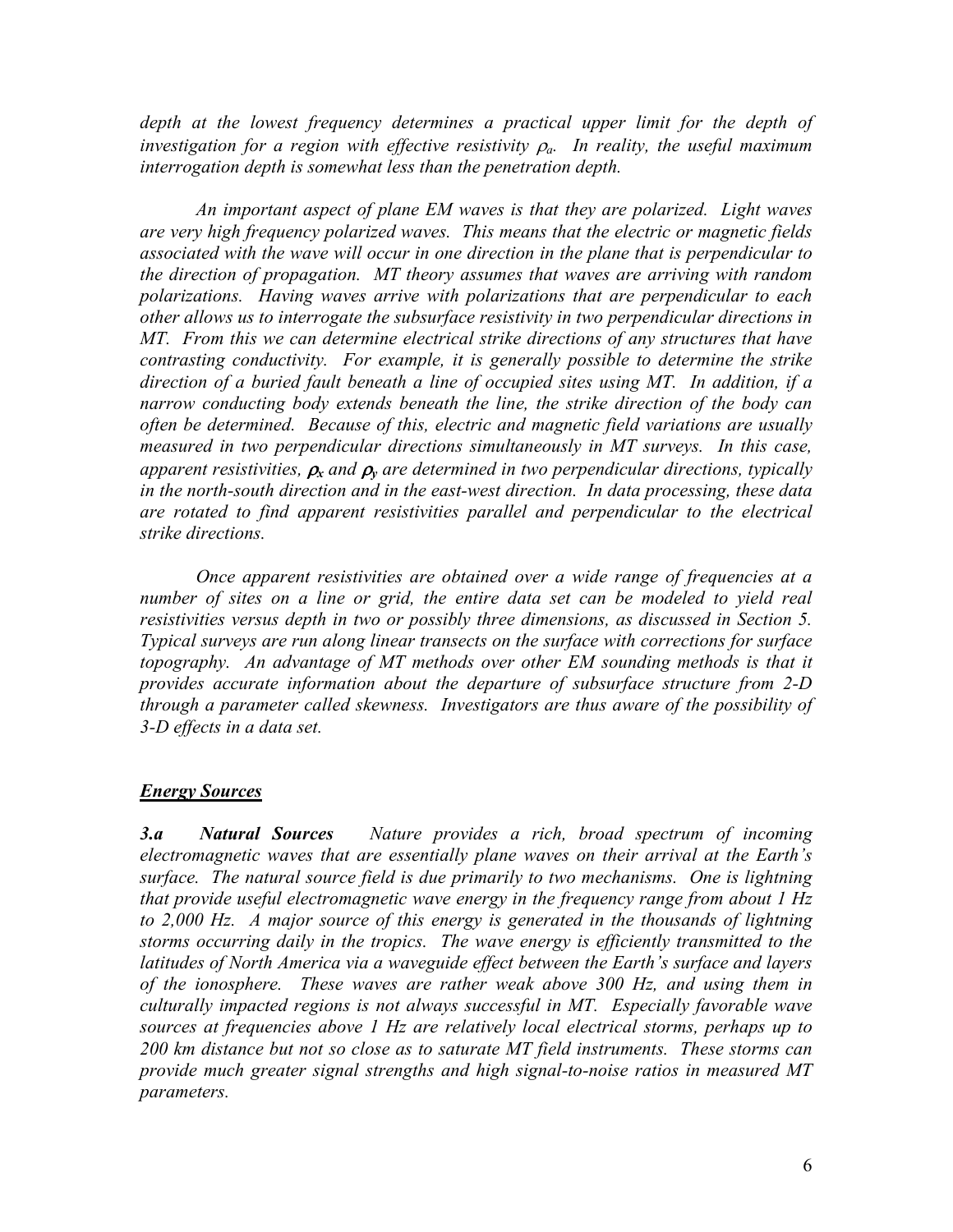*Lower frequency energy is generated largely by ionized particles from the solar wind, which become trapped by the Earth's magnetic field lines considerably above the atmosphere. These charged particles travel along the field lines from pole to pole in a helical fashion, producing magnetic fields. Since the solar wind is not constant in intensity with time, changes occur in the currents following the magnetic field lines in time. Thus, the resulting magnetic fields vary in time and, therefore produce electric fields and are a source of traveling electromagnetic waves. These waves occur mostly within the frequency range of 10-4 to 1 Hz and generally increase in intensity with lower frequency. The lowest frequency waves indicated penetrate through the crust and into the mantle. The energy arriving from both sources is useful over the frequency range of 10-1 to 300 Hz is useful in groundwater and environmental studies within the top few kilometers of the Earth.* 

 *The chief advantage of using natural source fields is that no transmitter is required and logistics are relatively simple. In addition, source fields at frequencies below about 10-1 Hz are far stronger than realistic man-made sources. The disadvantages of natural source fields are: (1) that they not always stationary and can produce bias in the data, (2) the typical absence of utilizable energy levels in parts of the high frequency spectrum needed for shallow characterization, and (3) the erratic signal strength of the natural source fields. When signal strength is low in a particular part of the spectrum, it may be difficult and time consuming to collect data over a meaningful frequency range. In worst cases, data collection may be impossible within critical parts of the frequency range. The situation is further aggravated, in regions such as cities that are heavily impacted by culturally produced noise. Low signal strength is most typical in the range of 10<sup>-1</sup> to 1.0 Hz, affectionately called the dead band. In some hydrogeologic settings, especially in moist sedimentary environments, where deep aquifers need characterization (i.e., depths greater than a kilometer), this can a critical part of the sounding frequency range needed in MT methods.* 

 *Natural energy sources, plane electromagnetic waves, arrive at a point on the earth's surface from all directions in space. However, on entry into the electrically conducting earth, they loose energy along their travel path by inducing electric currents to flow, which produces frictional heat energy as they are attenuated with increasing depth. This results in what is called wave propagation in an energy dispersive medium. A major consequence for the MT technique is that this dispersion results in a very great reduction in wave velocity in the conducting earth as opposed to the velocity of light at which these waves propagate in space. Refraction or bending of the waves occurs at the air-earth interface. It is described by Snell's Law, and results in the waves traveling essentially vertically into the earth as shown in Figure (1).*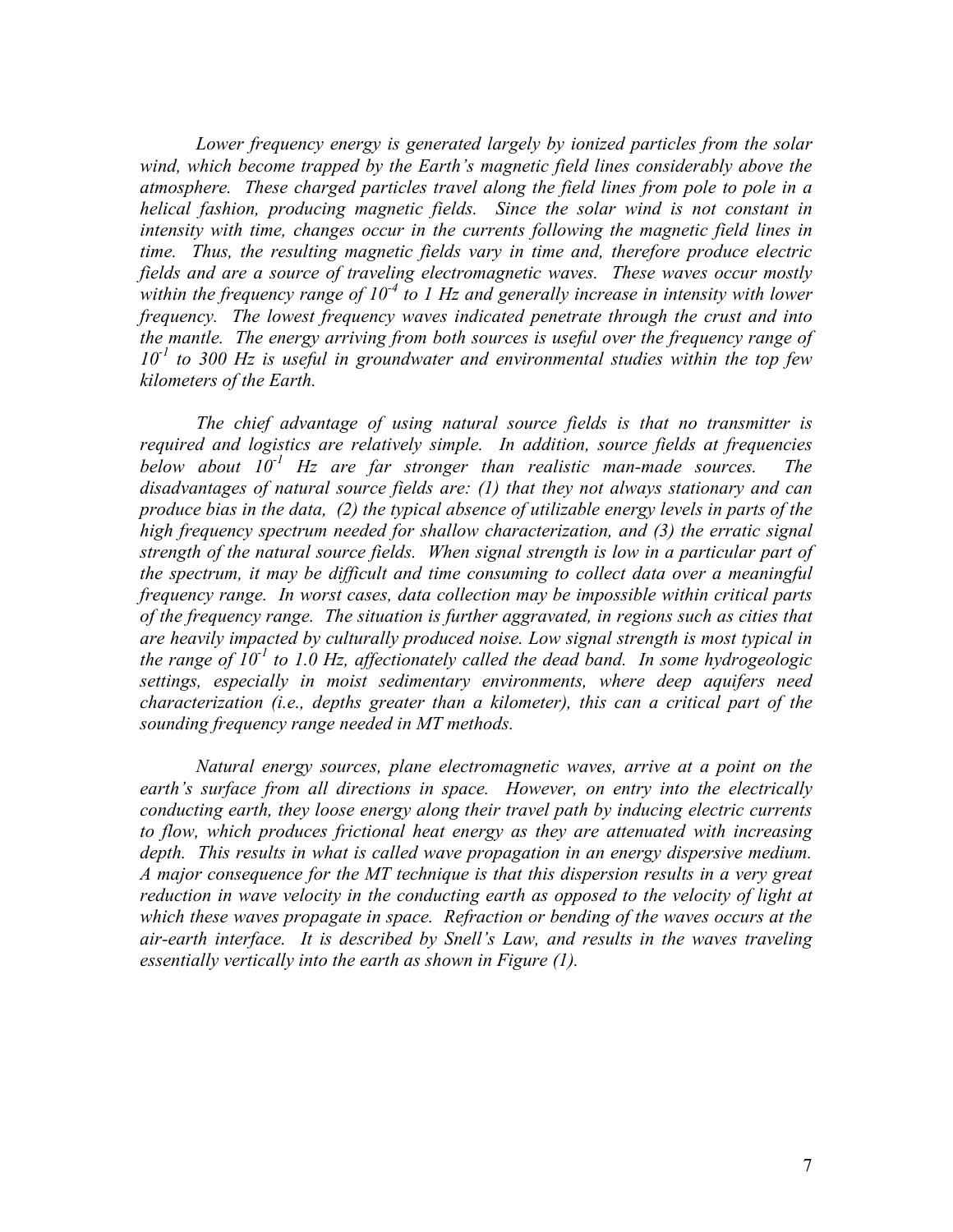

*Figure (1)* 

*3.b Controlled Sources have been used to successfully overcome the disadvantages of natural source fields in the higher frequency part of the EM spectrum, which is typically most essential in hydrogeologic studies. These sources involve use of (1) a transmitter which can produce large output power over the range of frequencies needed in MT for a particular application, and (2) an antenna capable of radiating EM waves efficiently at the frequencies of interest.. Typically the transmitter produces sine wave output at each of many frequencies across the spectrum. Two types of antennas are used for MT applications. One is one or two perpendicular grounded dipoles. Two long wire cables, of sufficient size to carry 5 to 25 amperes of current, connect the transmitter with two ground connections, one at each end of the antenna, which are as much as 1 to 2 kilometers apart. The ground connections must be very good to allow this level of current to flow into the earth. In arid environments, it is often necessary to bury and connect large quantities of thick aluminum foil or ground stakes to the cable end, or*  make some other equivalent system with large surface contact area, to achieve *sufficiently low contact resistance with the ground. Water or salt water is used on the metal to enhance connectivity with the ground. In regions with more conducting soils, it is often sufficient to drive a number of metal stakes a few feet into the ground and connect them to together in parallel for each electrode. Once the antenna is constructed and connected to the transmitter, the system is able to deliver stable, high intensity EM waves over distances of several kilometers throughout the frequency range of about 10-1 Hz to 10 Kilohertz. The highest frequency that can be transmitted with a grounded bipole antenna is limited by the reactive component of inductance of the antenna, which increases with increasing frequency. The power output of the transmitter must often be decreased significantly when transmitting above 2 kHz to prevent destruction of the output devices in the transmitter. This type of antenna is therefore limited in its upper*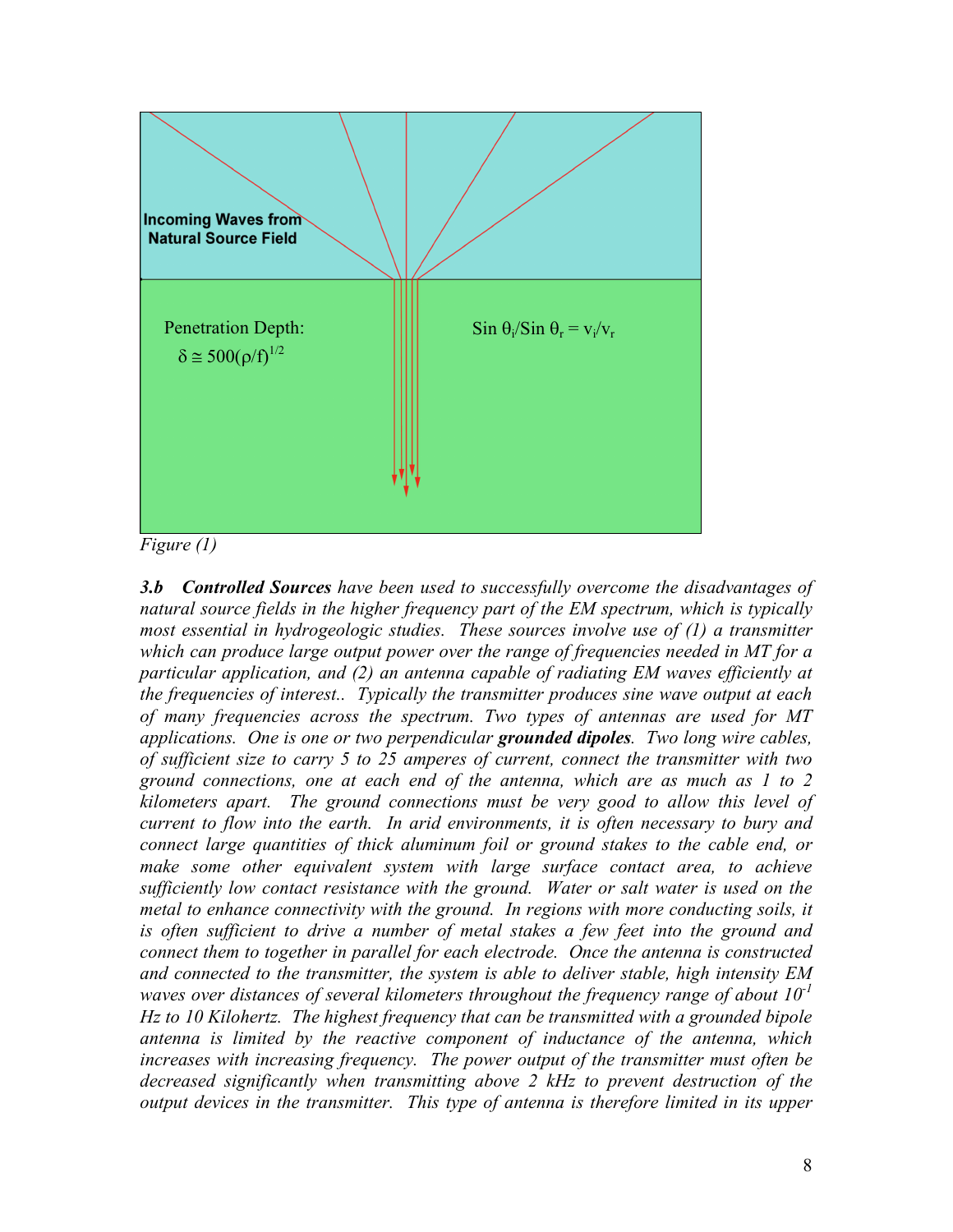*frequency capability. MT studies in hydrogeological environments where shallow aquifers are present require higher frequencies, up to 100 kHz, for which the grounded bipole antenna system is unsuitable by itself as an energy source. Resolving capability in the shallow environment is especially limited in resistive localities such as arid and semiarid deserts. However, when the frequency range of a grounded bipole type of controlled source is correct for target depths and local ground resistivities (low values), it can produce higher signal to noise ratios than any other type of system, even in the presence of substantial cultural noise.* 

 *A second type of controlled source uses a pair of vertically oriented magnetic*  loops or half loops placed on the ground surface. The magnetic loop or **magnetic dipole** *source is generally used only for the frequencies above 500 Hz, but can, when used with appropriate transmitters, produce useable output waves to frequencies in access of 100 kHz. This type of source is appropriate for high resolution, shallow (i.e. less than 100 meters depth, and in some cases considerably less depth) MT studies only. However, it can be battery operated and is backpack able, and can, therefore, be easily deployed in practically any location. Generally this type of source is located a few hundred meters from the survey location, and is easily moved as if the survey progresses over several hundred meters. By itself, the vertical magnetic loop source is fairly limited in hydrogeologic investigations.* 

 *An interesting approach has been taken by EMI/Geometrics in their Stratagem MT system, used in this survey. This system uses a hybrid source, which uses paired vertical magnetic dipoles from 500 or 1000 Hz to about 92 kHz, and natural source fields from 500 to 10 or 10<sup>-1</sup> Hz, depending on the type of transmitter and magnetic sensors used. This system extends the frequency range upward sufficiently to deliver high resolution of conductivity structure, typically within the outer few tens of meters. At the same time, it extends the lower frequencies downward enough to cover depths of several hundred meters to perhaps three kilometers, depending on the local subsurface resistivity and system options. With lower frequency sensors, this system is capable of soundings to several kilometers depth in many environments.* 

 *A major requirement for using a controlled source transmitter for MT soundings that are to be modeled using conventional MT theory, is elimination of the ground path signals. EM waves emanate from the transmitter in all directions, including into the ground. It is essential that only the air path signals arrive at the subsurface structure under interrogation when the MT method is used. This is generally accomplished by locating the transmitter far enough away so that signals transmitted directly through the ground are attenuated to insignificance by the time they reach the MT survey sites. Strangway has shown that this requires separation distances of 3 to 5 penetration depths. It is the author's experience that the larger of these distances is often required to provide good results. Even more separation distance is needed if a highly resistive layer, lying beneath conducting overburden, is to be interrogated. Butterworth (1988) has examined this problem in detail. The tradeoff is one of obtaining sufficient separation distance to eliminate ground path signals while, at the same time, providing sufficient transmitter power to yield high signal-to-noise ratios (See Figure (2)).*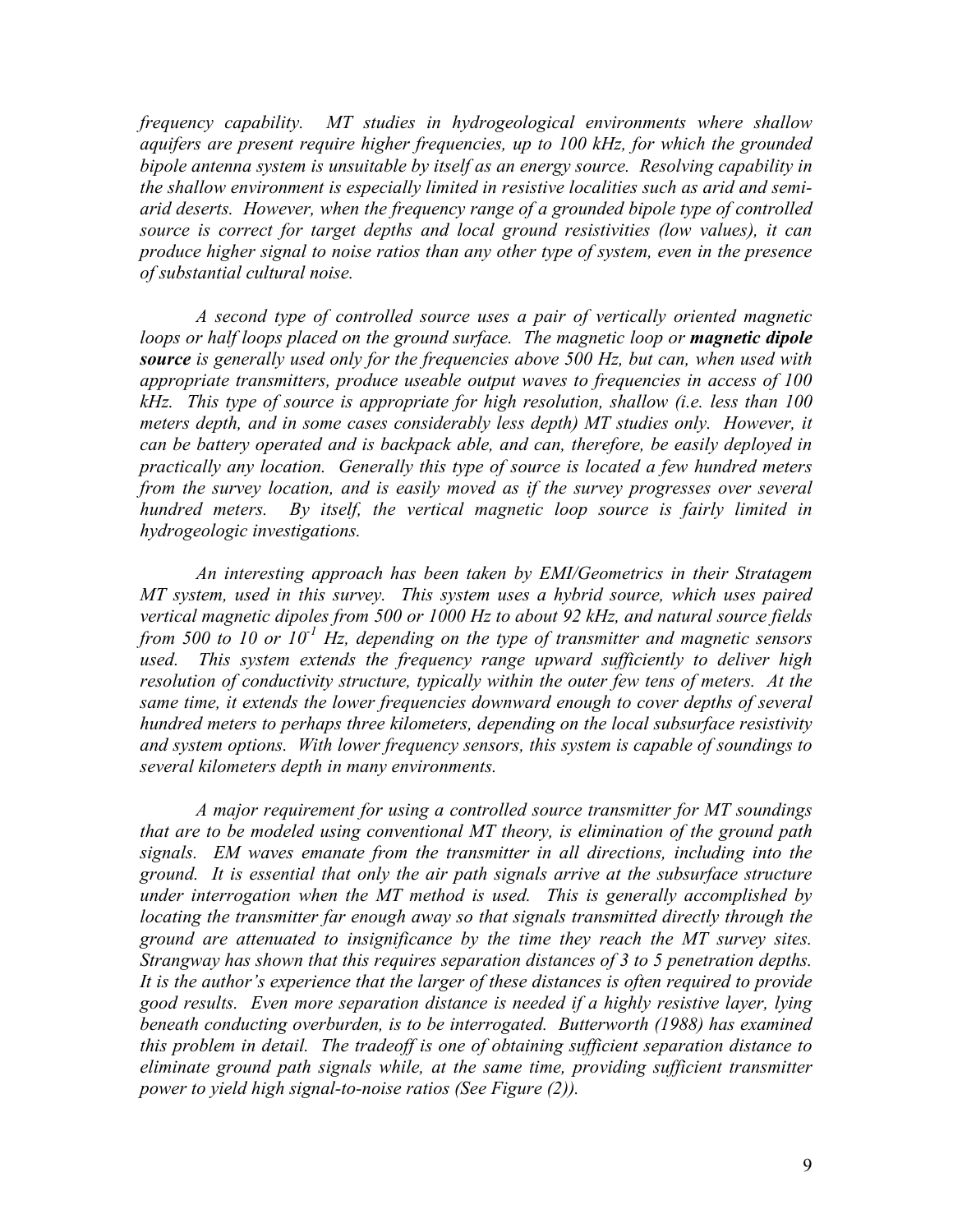

*Figure (2). Signal strength falls off as reciprocal separation distance cubed. Even with this difficulty, it is generally possible to produce controlled source signal strengths far in excess of natural source field strengths, a major advantage in heavily noise-impacted areas. Modeling codes, discussed below, are available for modeling data acquired with a controlled source in both the near and far fields in a 1D layered situation.* 

#### **Survey Design and Execution Considerations**

#### *4.a Magnetotellurics Receivers*

 *MT receivers basically consist of magnetic and electric field sensors and a high dynamic range geophysical data logger and data processor. The latter is used to record the amplitudes and phases of the data and display various types of output graphically which are useful for in-field assessment of data quality, adjustment of survey parameters, determination of needed site occupation times and display of preliminary estimates of resistivity or conductivity depth profiles. Contemporary MT receivers are typically miniaturized versions of their predecessors that are battery powered and back-packable.* 

#### *4.b Magnetic Field Variation Sensors*

*The best magnetic field variation sensors available today are SQUIDs (Super-Conducting Quantum* I*nterference Devices), but because of their needs for cryogenic*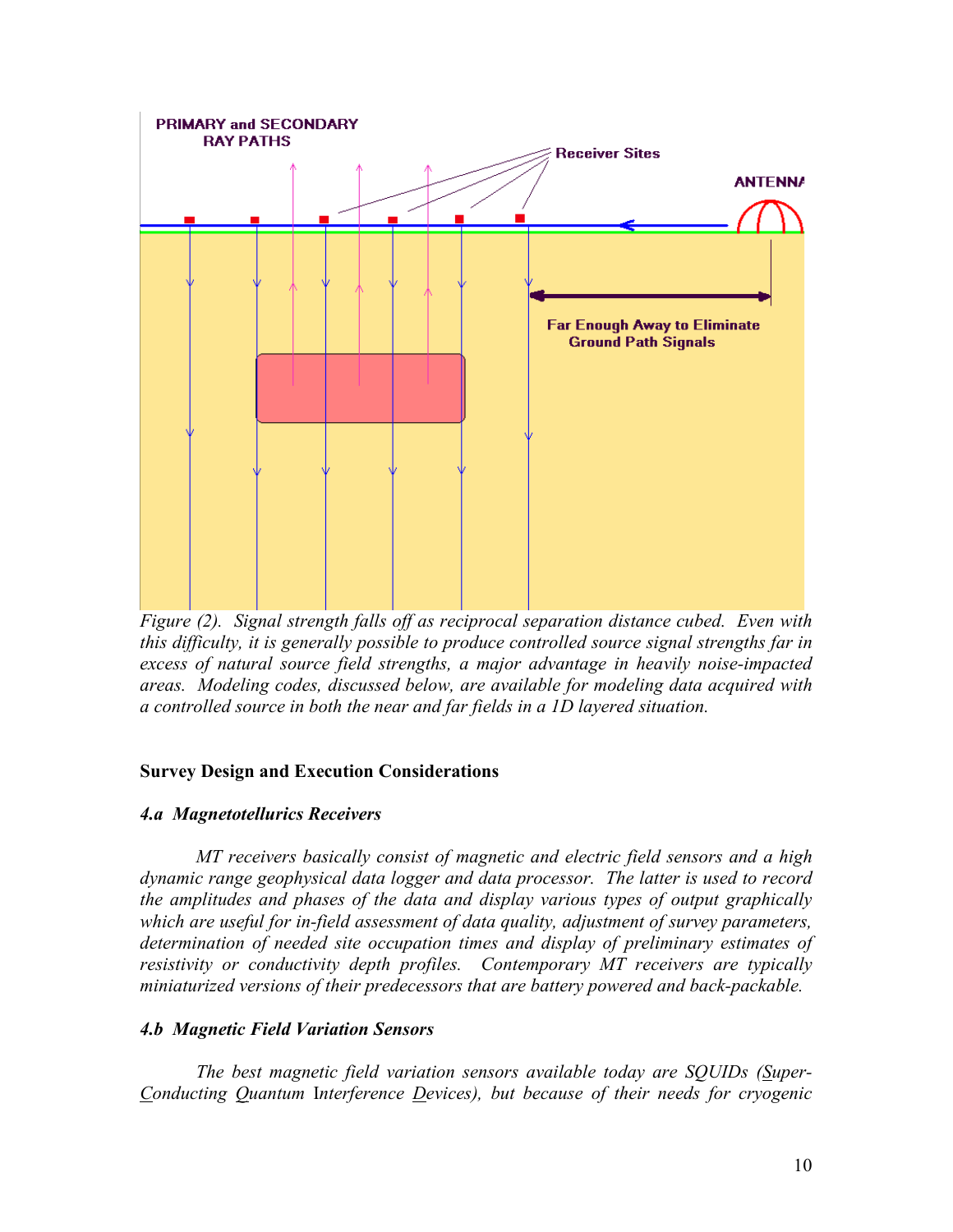*fluid (liquid helium), and their bulk, they have enjoyed limited field use in recent years. Further developments and miniaturization may bring them to the forefront in the future, but for now coil sensors dominate MT instrumentation. Copper-wound coils on extremely low-loss* µ*-metal or other low-loss core materials achieve sufficiently good noise figures to be practical MT sensors, and are used in most systems, regardless of the frequency band coverage. Coil sensors used at the high frequencies needed in groundwater investigations are small and lightweight as are the receivers, making their use unrestricted to road access in the field.* 

*Magnetic field sensors measure tiny field strength variations in a given direction. If the sensors, themselves, tilt or rotate even slightly when data are being acquired over time, they produce noise signals, since they are moving in the Earth's main magnetic field which is perhaps*  $10^7$  *or*  $10^8$  *times larger than the field variations which are need to be measured in MT. This means that the tiniest motion of the sensors can produce induced voltages in the output, which corrupt the actual telluric signals which we must measure. Such sensor motion can result from the miniscule tilting and rotation of the ground that results from vegetation and trees swaying in the wind and actual wind noise coupling directly to the ground, or for that matter the magnetometer itself if it is above ground. One can actually observe in the magnetic field output of a swaying tree at precisely its sway frequency in the 0.1 to 1.0 Hz band. This type of noise is generally only a problem at frequencies less than 1.0 Hz. Wind noise can occur over a higher frequency range, extending into the audio frequency range. Burying the magnetic sensors attenuates wind noise significantly, and it is prudent practice to do so in windy conditions, if not at all times. Thus a shovel becomes part of the MT equipment arsenal. The axes of the sensors must be oriented both horizontally and vertically within a couple of degrees or so using a level and compass. In addition, the magnetic sensors are generally placed on the ground a meter or two away from the preamplifier box if there is any likelihood whatsoever of magnetic materials inside. The same goes for site marker stakes if they are if they contain iron. Preferably, nonmagnetic stakes should be used in the first place. During data acquisition, don't walk in the vicinity of the sensors, as this*  will be picked up as additional noise. It takes two forms. The first is acoustic noise. The *second is electrostatic noise that can be a problem in arid conditions. Obviously field vehicles should be parked far away from measurement sites and care taken not to acquire data if vehicles are passing closely on nearby roads.* 

#### *4.c Electric Field Variation Sensors*

 *Electric Fields are recorded in units of volts/meter. The sensors consist of a pair of electrodes consisting of metal stakes driven into the ground at a predetermined separation distance. Then the small voltage variations between the two electrodes is returned to a central, ultra-low-noise, thermally stable preamplifier which amplifies the signal before it is passed along to the MT receiver for digitizing and recording for a predetermined set of time intervals, as discussed above. Simple metal stakes work well for frequencies above about 1 Hz. Below that frequency special non-polarizing electrodes such as copper/copper-sulfate types are used. In order to get high signal-to-noise ratios,*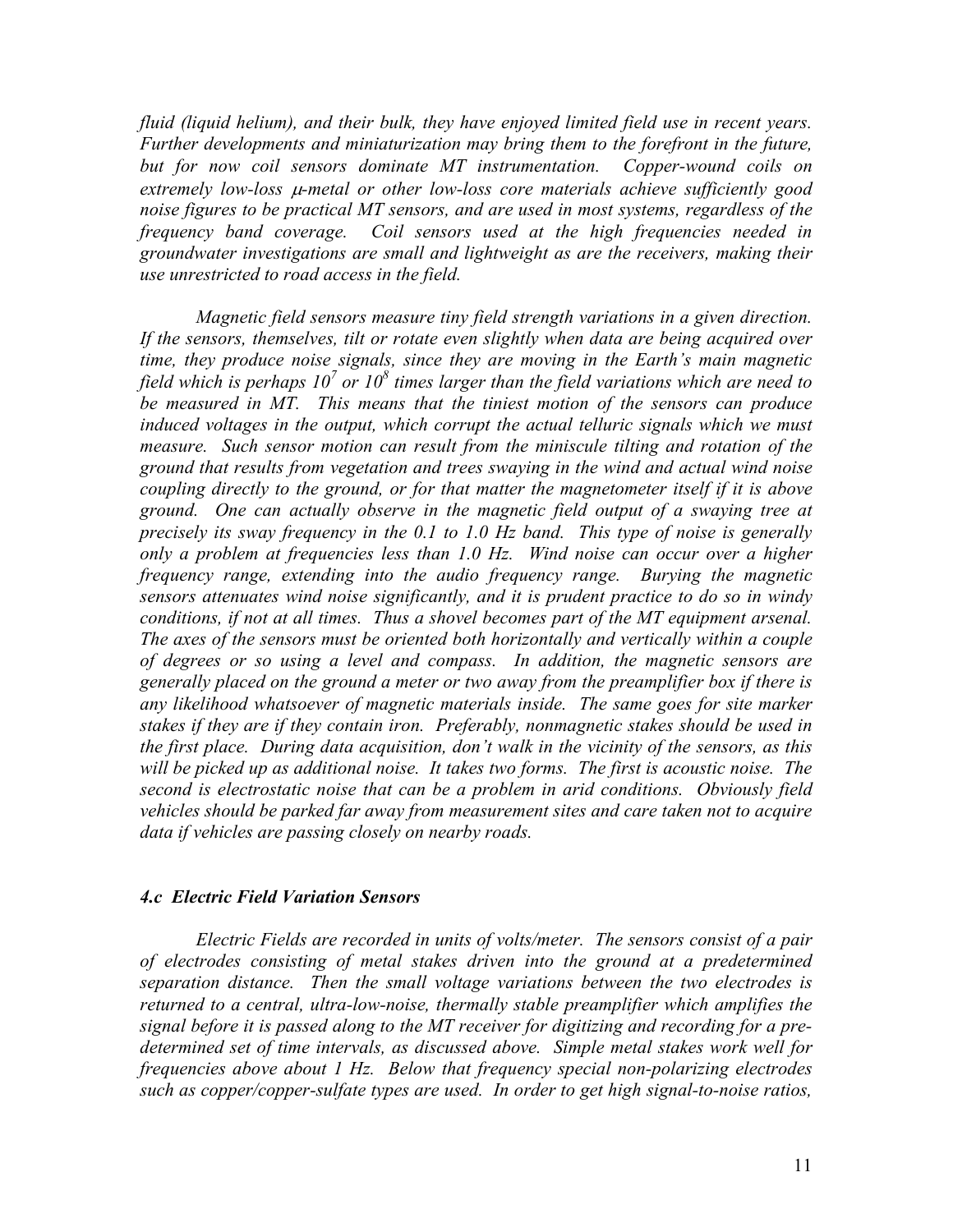*the contact of the electrodes with the ground must be good. Ground resistance across measuring electrodes in access of 10,000 to 50,000, depending on the system electronics*  and frequency, do not generally produce satisfactory results. Improvement in ground *contact in highly resistive surface materials is obtained by saturating the ground around the electrodes with water. In extreme cases, either salt or copper-sulfate, as appropriate, can be added to the water to enhance electrode-ground contact. Ground contact resistance between electrodes is easily measured with an analog ohm meter. If this measurement is omitted, high ground contact resistance will manifest itself as noisy electric field data.* 

 *The separation distance between electrodes determines the minimum lateral resolving capability of the survey. The shorter the distance, the higher the structural resolution at relatively shallow depths. The minimum useable separation distance is dictated by signal-to-noise ratio, and is probably 3 to 5 meters for most systems. Shorter separations simply do not produce enough signal voltage to overcome the inherent noise of the preamplifiers. On the other extreme, maximum electrode spacings are dictated mostly by the length of connecting wires that can be laid on the ground surface, considering property divisions, topography and the existence of human structures. The connecting wires should be laid on the ground if possible since if suspended they can oscillate in wind and produce spurious electrical fields at the oscillation frequency.* 

## *4.d Practical Considerations in Field Deployment of MT Systems*

*4.d.1 Natural Source Field MT MT deployment is performed as either a combination of single sites or as a line or series of lines of sites as in E-mapping. If some knowledge of the local geologic structure is known ahead of time, lines are generally laid out perpendicular to strike directions of structural features. Two horizontal magnetic field sensors are deployed near the center of the site in two perpendicular directions, generally along and perpendicular the survey line direction. Two electric dipole sensors are deployed in the same two directions about the center of the site with lengths of the electrodes determined by the considerations indicated in Section 4.c. When a line of sites*  is planned, it is always useful to carefully deploy site marker flags in advance. The *electrode spacings are usually chosen to be the same at each site, but it is possible to vary this without compromising the survey provided that the lengths of the lines and site locations are recorded on the MT receiver. This is sometimes necessary because of structures or topography that precludes a uniform spatial deployment.* 

*4.d.2 Controlled Source Audio Magnetotellurics CSAMT surveys are performed with a EM wave source, such as that described in Section 3.b. Waves propagate out from the source in all directions, both within the Earth and in the atmosphere above the Earth. They arrive at the MT receiver site by two paths. One is the ground path in which they travel through the solid earth to the vicinity of the sounding site. The other is the air path in which they travel in the air along the surface of the ground. Some of the energy*  contained in the air path waves traveling along the surface is refracted into the Earth at *all points along the surface. Because the subsurface is highly electrically conducting*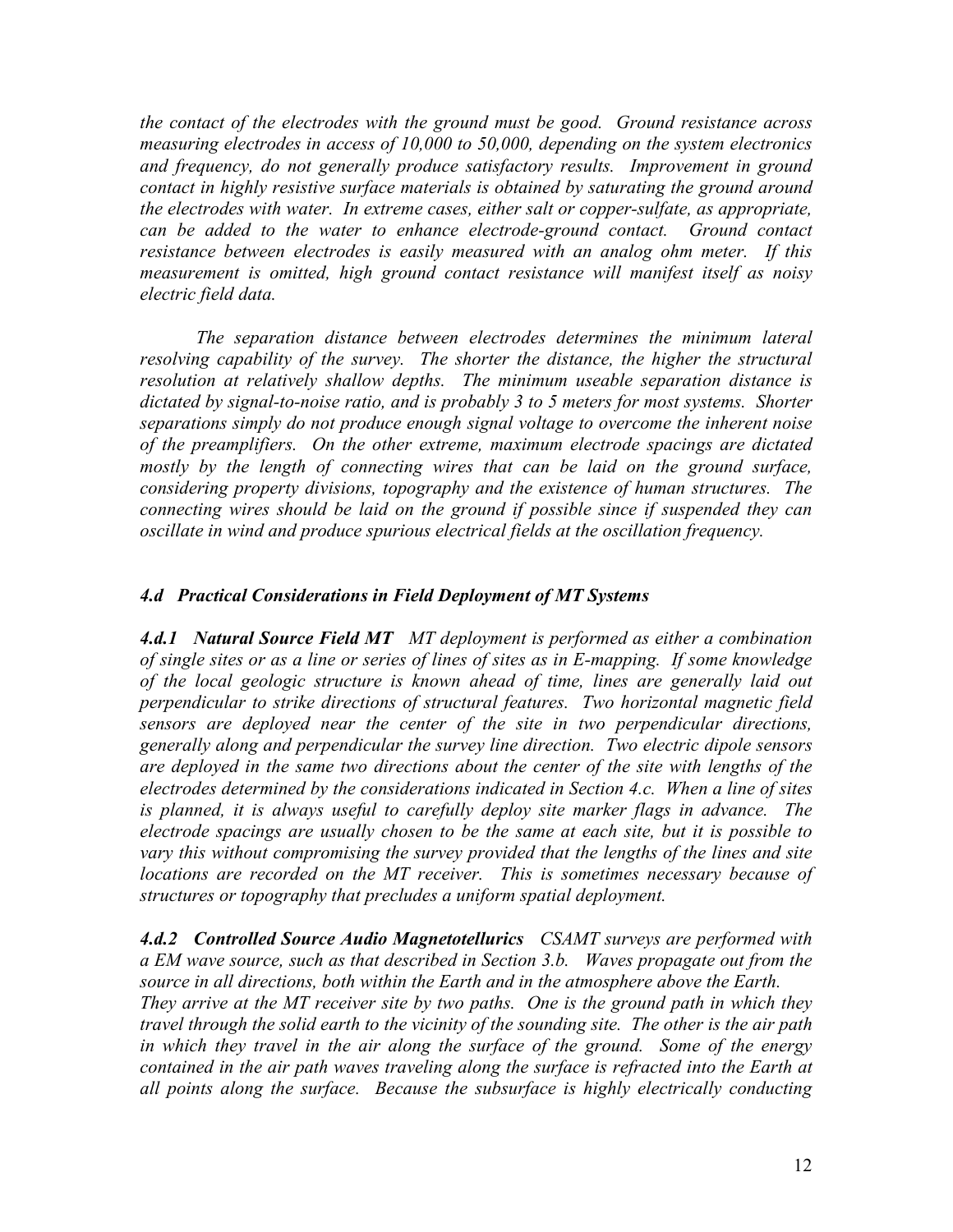*compared with air, which is essentially an insulator, the refracted waves loose energy fairly rapidly as they travel into the earth. In wave theory this is called a highly dispersive medium. The main point is that in such media, the velocity of the EM waves is*  much smaller than it is for these waves traveling in air. The net result is that the *refracted waves travel into the ground at nearly vertical angles. In addition, they are plane waves, which means that they can be used to perform magnetotellurics soundings. Importantly, the arriving plane waves taking the air path do not interact with the conducting subsurface until they are refracted into the ground, so they are pathindependent. This is not true for the ground path waves. Since they interact with earth conductors all along the path from the transmitter to the receiver, they are influenced by the Earth conductivity structure all along the path, not just in the vicinity of the receiver site. This results in an inherent modeling ambiguity, since the path conductivity is typically unknown. Modeling can be done for both ground path and air path waves, but assumptions have to be made about the conductivity structure beneath the transmitter site and along the ground path (see Butterworth, 1998). It is desirable to eliminate the ground path signals entirely and necessary if purely magnetotellurics modeling theory is to be used. This can be accomplished if the transmitter is located far enough away from the receiver sites so that the ground path waves have been highly attenuated by conversion of their energy to heat via induced currents, as described in Section 2.b. The ground path waves are sufficiently attenuated, compared with the air path waves, when the transmitter is located several penetration depths away from the nearest receiver site. Typically the transmitter-receiver separation is 3*δ *to 5*δ *away according to Formula (2). The value of the ground resistivity used in this formula is estimated by 1-D soundings. If the estimate is incorrect, the bias produced in the data is clearly identifiable in the apparent resistivities determined at the receiver sites in the field. When this much*  separation exists between the transmitter and receiver site locations, it is called the far*field or plane wave zone. This is where controlled source systems operate as MT systems. A typical field deployment of a CSAMT system is shown in Figure (3). Note that the electric (E) and magnetic (H) field sensors are oriented parallel and perpendicular to the survey line. In some systems a vertical magnetic field sensor is also used. This provides some additional constraints on two and three-dimensional geoelectric structure.*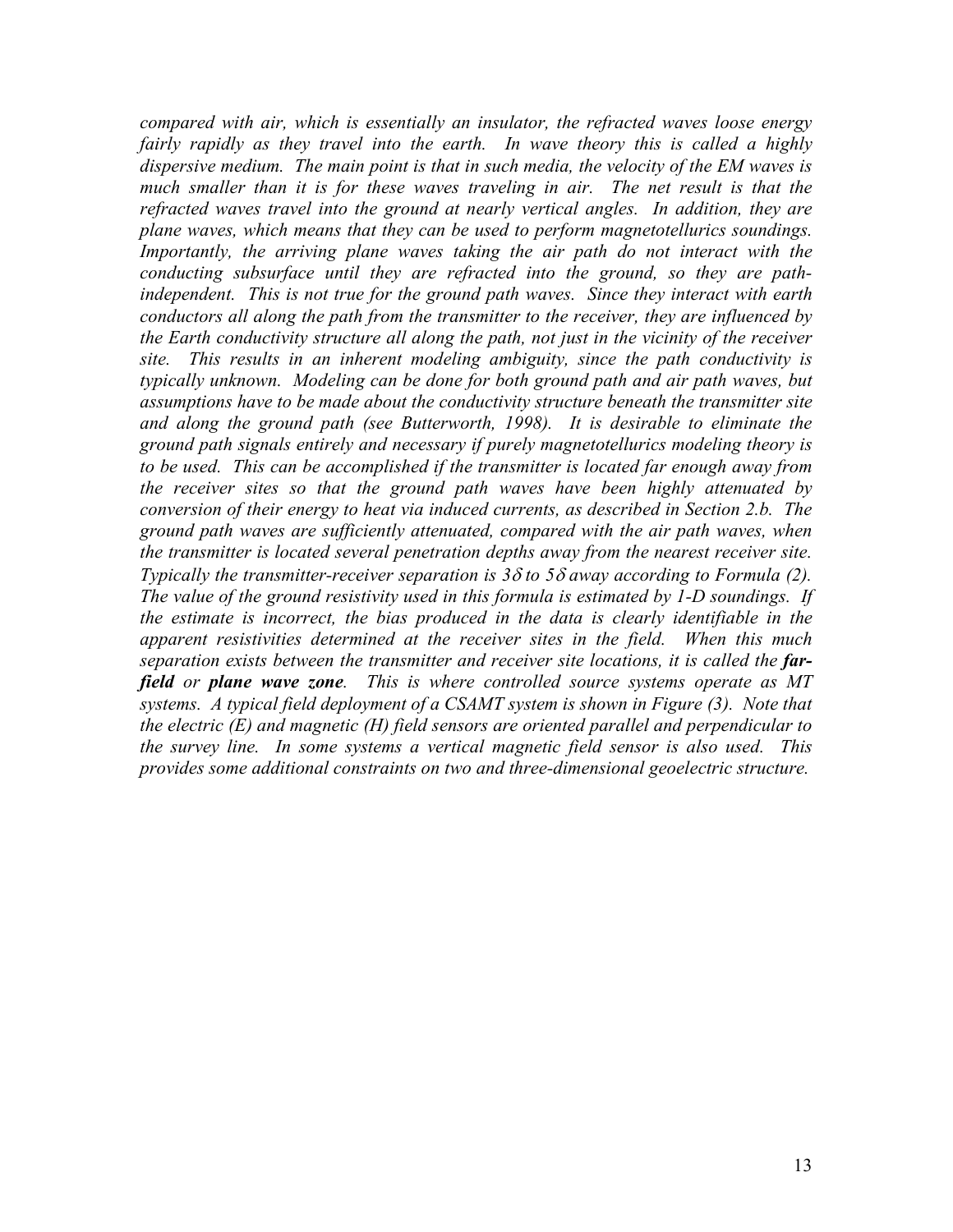

*Figure (3)* 

*4.d.3 Electromagnetic Noise Considerations A major consideration in MT surveys is electromagnetic noise. Culturally produced noise can compromise the quality and validity of some or all aspects of an MT survey, and should be considered ahead of time in survey feasibility studies. Knowledge of the types of noise produced by various sources, their frequencies or frequency ranges, distances from the sites in a desired survey location, and potential noise intensities and durations are important and usually come only with experience.* 

*Passing railroad or subway trains can be serious, especially if they run on dc electrical current that is varied and switched on and off, which produces amazing amounts of electromagnetic noise. Some electromagnetic surveys have had to be aborted completely because of these difficulties. In environments impacted by this kind of noise, only MT-based systems with the most sophisticated digital signal processing and electronics can operate successfully.* 

*Electrical storms can produce excellent source fields, if several are in progress simultaneously. However, if one storm approaches the survey area too closely, the electrical discharges will produce saturations in the MT receiver. If the data series are edited for saturations, it is still possible to obtain data in situation unless lightening strokes occur frequently. Where noise is concerned, an important characteristic of receivers is dynamic range. This is effectively the range from the noise floor of the instrument to the maximum level of input signal, which can be amplified, digitized and*  recorded faithfully without driving it into saturation. When systems saturate, they do not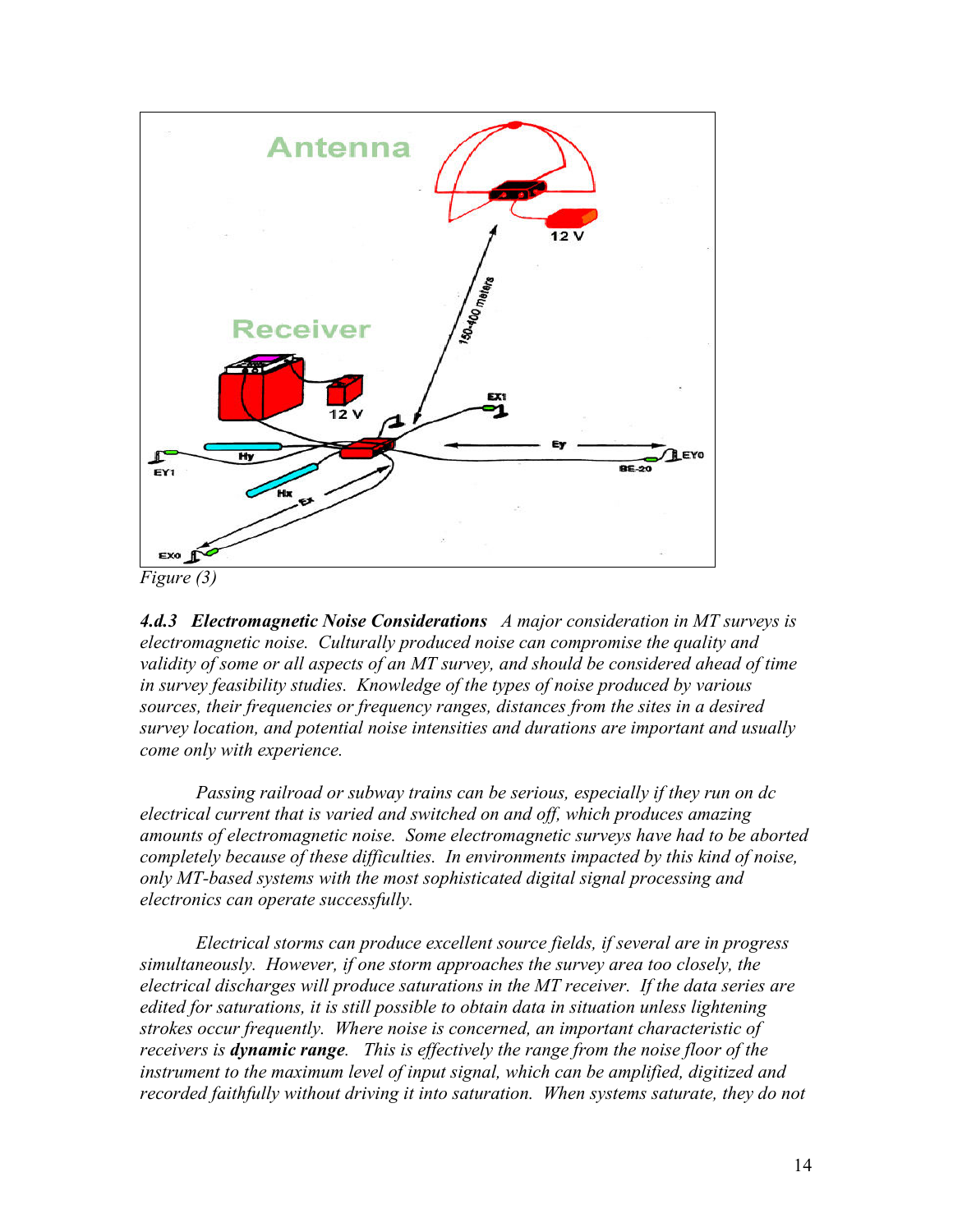*faithfully record signals and a finite recovery time is needed to get out of saturation. Thus records can be invalidated by saturations. Modern receivers have either 16 or 18 or even 24 bit analog-to-digital converters. The higher the value, the better the system is at avoiding saturations.* 

*Another major source of noise is power lines. AC power lines produce large emitted radiation (1) at 60 Hz and its odd harmonics, 180, 300, etc., and (2) across broad frequency bands. Unless these lines are in the far field (located far enough from the receiver that radiation at the latter is of the plane wave type, they produce bias in electric and magnetic fields, which invalidate MT data taken at these frequencies unless a powerful controlled source is used as part of the system. The main culprits are the high voltage lines that are major distribution lines and smaller local lines carrying high currents. Occasionally, if operating too close to such a line, the noise fields are so great that MT instruments, even of the controlled source variety, cannot operate satisfactorily. Again, high instrument dynamic range is a considerable help in these marginal situations. With such instruments, data can often be taken satisfactorily over substantial parts of the frequency spectrum, even though data will be corrupted at or near 60 Hz and its odd harmonics. In the close vicinity of 3-phase power lines, the even harmonic at 120 Hz is also a problem. A spectrum analyzer in the field is very useful in diagnosing noise on site. Some MT-based commercial systems have this capability built in and routinely use it during depth soundings. Even if saturations do not occur, the power line radiation can produce bias in the resulting apparent resistivities and calculated resistivities versus*  depth that contain bias errors. If this occurs, it is usually apparent at the power line *frequency and its harmonics and affected data can be removed satisfactorily from the data sets without harming results. However, broad-band radiation, which can be produced by high current switching on power lines by electric motors and devices used in farming and water well pumping is more insidious because it cannot be easily recognized at specific frequencies, as can radiation at power line harmonic frequencies. Data with very high electric-to-magnetic field coherence is produced by this kind of noise, not discriminated against in MT receivers. This type of noise can bias recorded data significantly, and is the main reason natural source field systems have been used mostly only at considerable distance from power lines in the past. The use of a controlled source transmitter that produces considerably larger signals at various frequencies than present in the natural source field is often effective at eliminating the effects of this kind of noise.* 

*Nearby radio stations can sometimes induce radio frequency interference into MT equipment, causing poor performance. Fortunately, this is less common than power line noise contamination. It should be noted that even with the noise present in and near many culturally inhabited areas, it is usually possible to obtain useful data with the best systems available today, especially where a controlled source in utilized.* 

#### *5. How Field Data are Processed*

 *In a typical MT receiver, data is taken from four or five electric and magnetic field sensors digitized and recorded as a function of time over predetermined sampling*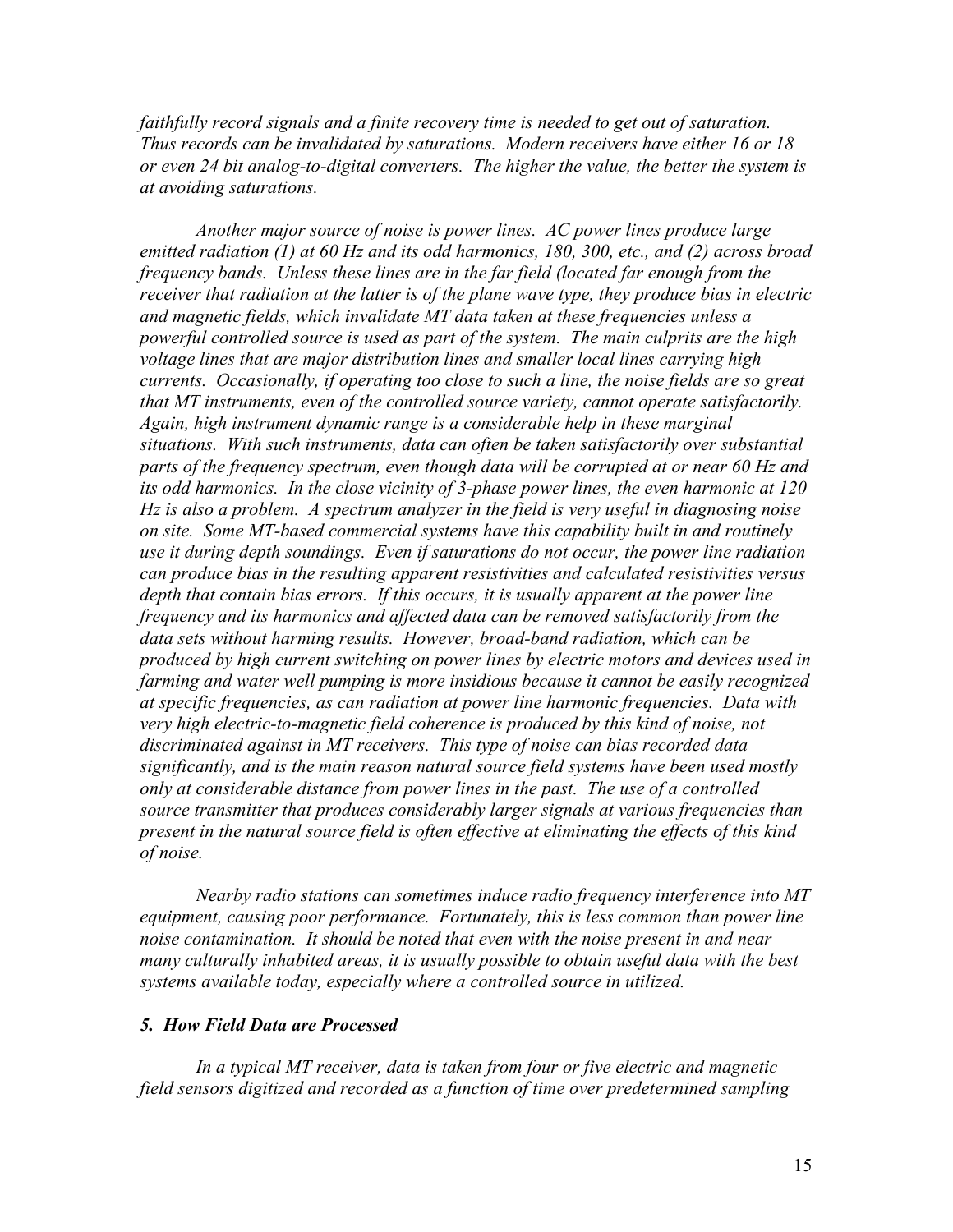*intervals. The data are then corrected for sensor response characteristics, which are never perfect. At this point, the data are re-recorded digitally and now represent time series of the electric and magnetic field strengths in two perpendicular horizontal directions plus often the vertical magnetic field strength. These are field strength variations versus time. Natural source fields contain a wide variety of signals simultaneously with a broad spectrum of frequencies, much as does sound detected by human ears. What is needed to determine resistivities are the various field strengths at specific frequencies spread approximately evenly throughout the range of interest. This is so because electric and magnetic field strengths at each frequency must be known to determine apparent resistivities according to formula (3) and ultimately true resistivities versus depth in data modeling. To convert the field strength data versus time to field strength versus frequency, Fast Fourier Transforms (FFT's) are used. After this operation, the horizontal components of perpendicular electric and magnetic fields at each frequency are used according to formula (2) to determine apparent resistivities versus frequency.* 

*These data are typically displayed, along with statistical error bars immediately in the field for resistivity in the north-south and east-west directions or along and perpendicular to electrical strike directions. The data quality can then be assessed as it is being accumulated in the field, and a rough idea obtained about the characteristics of electrical structure in the vicinity of each site. Data obtained from Individual time series of the field strengths are stacked with each other providing an increase in the signal to noise ratio that goes as the square root of the number of stacks. The number of stacks is generally increased until a satisfactory signal to noise ratio is obtained at each frequency. Sometimes this is not possible at all frequencies, and most modern signal processing software will reject poor data automatically. If incoming signals are true plane waves without noise, the electric and perpendicular magnetic fields will be perfectly correlated with each other. That rarely happens. A good quantitative measure of this correlation is a factor called coherency, which can be determined at each frequency. Coherency has a value of one for true plane waves, and zero for totally uncorrelated electric and perpendicular magnetic fields at a given frequency. Acceptable data quality is generally when the coherency is 0.8 or above.* 

 *A major problem historically with magnetotelluric surveys has been bias in data taken at specific sites due to static shift in the electric fields. These shifts are caused by shallow conductivity variations, which sometimes occur on the scale of the electrode spacing of the electric field sensors. Static shifts bias the apparent and real resistivities at affected sites throughout the entire frequency range of the sounding. Unless these shifts are removed from the data, artificial structure appears in both apparent and real resistivities. Figure (4) shows apparent resistivities perpendicular and parallel to strike as a function of frequency obtained at a site that was affected by static shift. If sites on a deployment line are spatially separated from each other more than the electrode spacing, static shifts can be removed in a very approximate way by shifting the apparent resistivity curves up or down so that they coincide at the high frequency end of the curve. The shift is made so that the apparent resistivities join smoothly with those obtained at neighboring sites. This type of correction is superior to no correction at all, but can*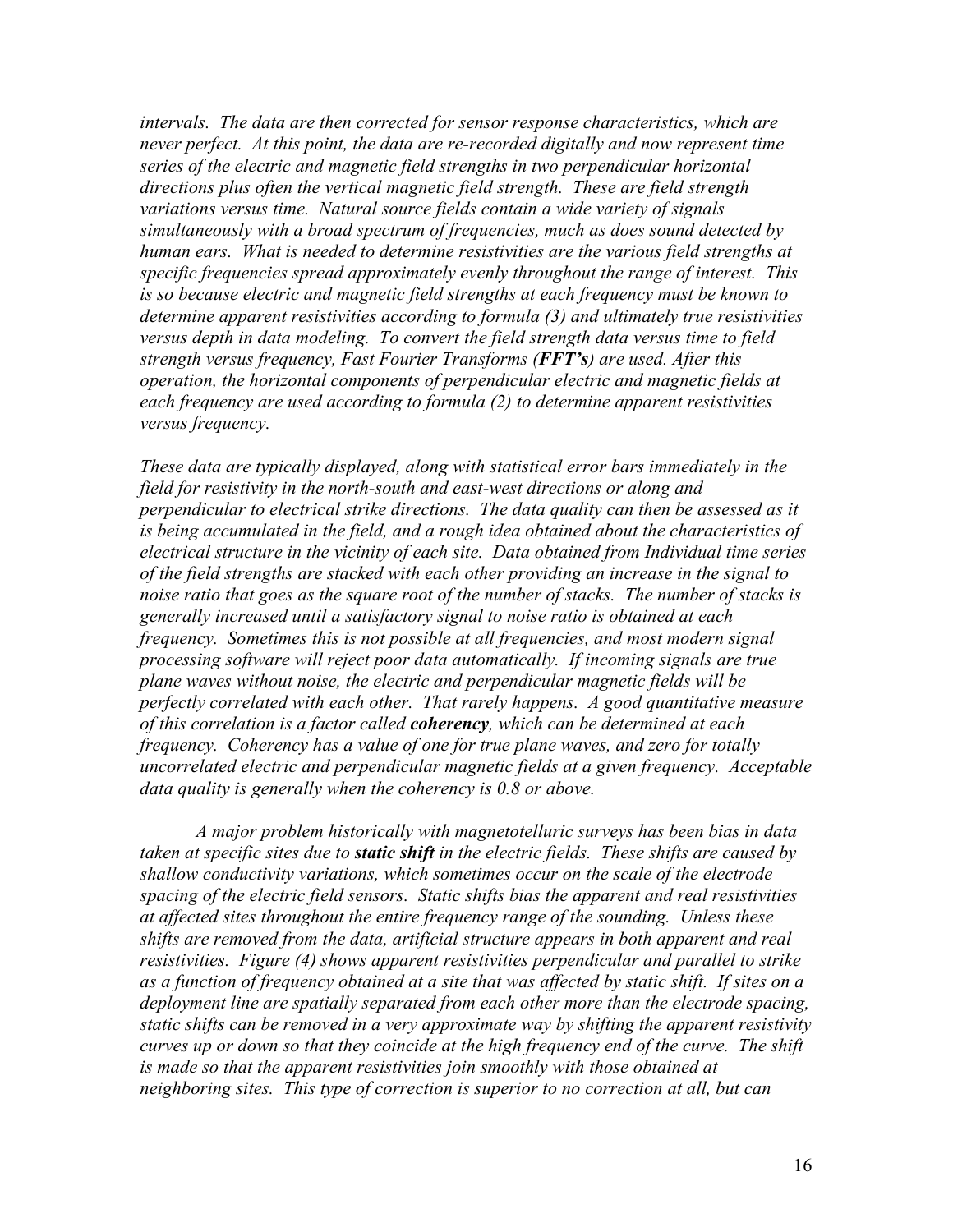*result in obliteration of real electrical structure in the shallowest part of the subsurface. A sophisticated solution to this problem was developed by Bostick (1986) and Torres-Verdin and Bostick (1992) using a technique called spatial wavelength filtering. In this context the term wavelength refers to the extent of in space of a subsurface body that has a contrast in electrical properties relative to its surroundings. For example, its horizontal extent beneath a survey line would be characterized as its spatial wavelength. This type of filtering also considers the depth of burial of anomalously conducting or resistive bodies. Deep bodies of small spatial extent will have no appreciable effect on surface measurements, whereas the same bodies at shallow depths will have significant effects on the data. The rate at which changes occur in measured fields and subsequently apparent resistivities with distance along a line relate to the maximum depth of burial of the anomalous bodies in the same way they do in other geophysical techniques such as gravity or static-field magnetics. In MT the spatial wavelength filtering technique requires that field data be acquired with sites spaced apart from each other by exactly the length of the electrode spacing used for an individual site, as shown in Figure (5). In this type of line deployment, the electrode at one end of the E field sensor for one site becomes the new electrode for one end of the E field sensor for the next site, and so on*  down the line. In this way, the electric field is determined continuously down the line. *The technique works as follows. For high frequencies, which interrogate only the shallowest part of the subsurface, electric fields are determined by the electric field determined across the electrodes at the local site only. Thus, near surface resistivity variations associated with resistivity variations on the scale of the individual site electrode spacing are detected. At lower frequencies, which interrogate progressively deeper electrical structure, the electric field along the line direction uses progressively wider effective electrode spacings by choosing non-local electrodes that are successively further down the line from the local site. The idea here is that the longer the electrode separation, the more the effect of very shallow resistivity variations will be averaged out. This effectively eliminates the artificial effect of the shallow resistivity variations on resistivities of the structures that lie at greater depth and are interrogated at lower frequencies. The effective length of the electrode spacing is progressively increased as progressively lower frequency data are processed, effectively eliminating static shifts, which would otherwise be present due to shallower resistivity variations. Bostick (1986), and Torres-Verdin and Bostick (1992) have termed this method E-mapping. It is one of the most significant advances in MT data modeling, and is well suited to hydrogeologic studies since the depths of investigation are generally shallow enough to allow continuous profiling of the electric field strength. It is an automatic computational feature of some commercial systems designed for relatively shallow investigations such as environmental assessment and hydrogeologic studies. In larger scale studies such as that of the deeper crust or upper mantle, it is impractical to deploy electrode lines across many kilometers of the surface as would be required for E-mapping. It should be a routine procedure in studies limited to depths within the upper one or two kilometers.*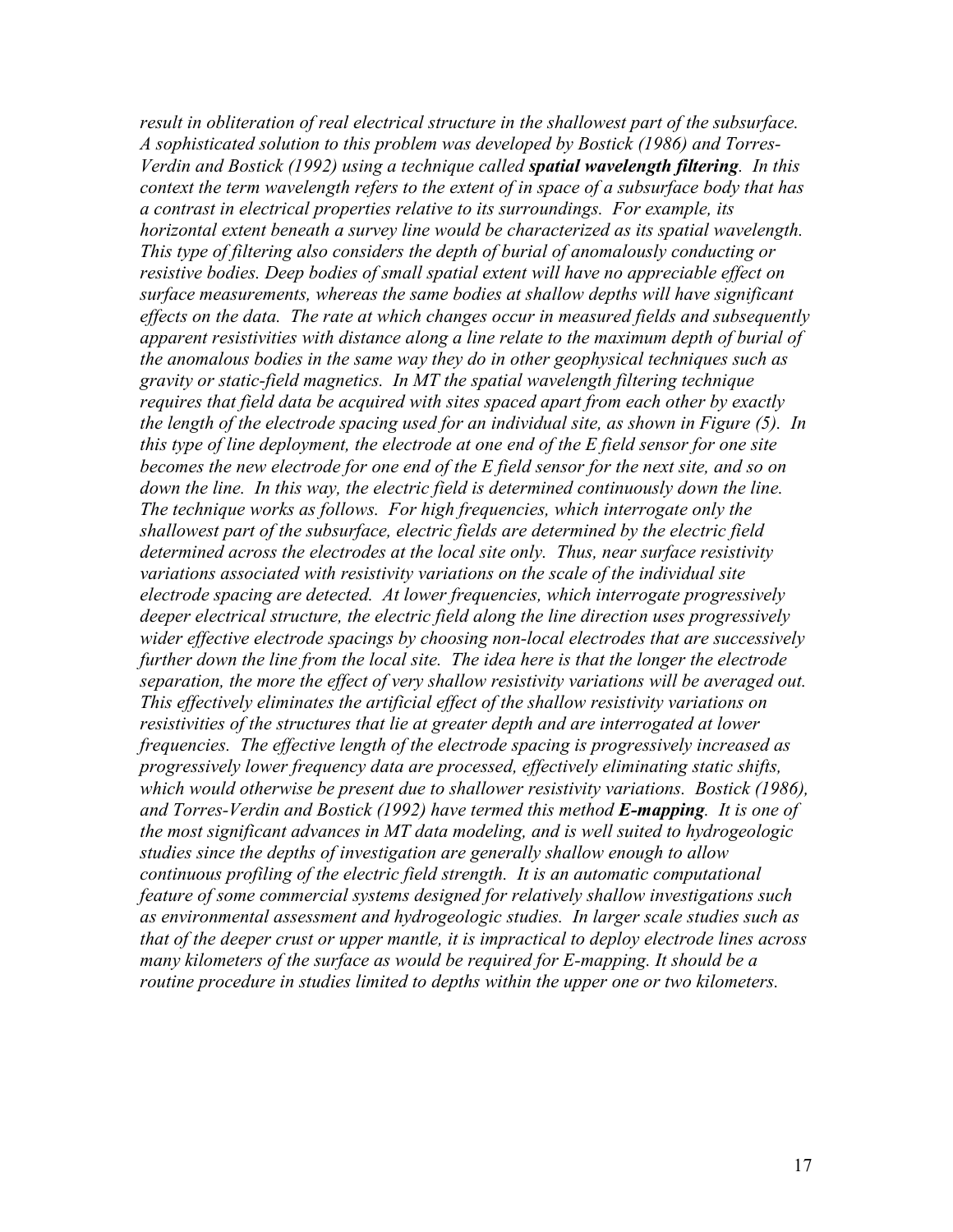#### *6. Modeling of Field Data*

 *Field MT data in the form of apparent resistivities versus frequency can often be qualitatively analyzed successfully for many of the general features of the subsurface beneath the survey sites. This generally involves knowledge of "type curves" for apparent resistivities, theoretically generated for various types of electrical structures commonly encountered in natural geological settings. Of course, this requires an experience in MT data modeling. Quantitative modeling is considerably more satisfactory, and is accomplished using one of two methods that are based on theory: forward and inverse methods. Forward models, used extensively until the 90's, begin with an assumed subsurface conductivity structure, and yield the apparent resistivities that would result at the surface from such structure. The output resistivities of forward modeling are calculated for each frequency of interest that would be used in acquisition of field data. This output is generated for each surface location at which a site has been occupied. Next the actual field data is compared with the model-determined values. Where departures in the two exist, the modeler changes one or more parameters in the model, such as the depth to and lateral extent of the assumed conducting structures, and the values of conductivity or resistivity assigned to each. If intuition is correct, the model is recalculated and the results for the new conductivity structure fit the field data more closely. The idea is to repeat this process until a conductivity structure is obtained which produces reasonably good agreement with field acquired data at all sites within the survey. This is a time-consuming process, and for that reason it does not lend itself easily to finding optimized solutions of the conductivity structure. Testing model space to determine what the data can resolve and what it can't is extremely tedious with forward modeling.* 

 *Two dimensional inverse MT modeling is highly developed at this time (Smith & Booker, Macke, Vozoff ). Morrison & … make a convincing case that approximate 2-D modeling, based on simple 1-D Bostick inversions combined with E-mapping, produce faithful renderings of subsurface structure at the typically shallow environments of hydrologic systems. This approximate modeling is very useful for determining approximate conductivity structure beneath a line of sites rapidly, even in the field. It is*  debatable whether or not further full inverse modeling contributes significant *improvement in many such settings.* 

 *3-D forward modeling programs are available at this time. Several determinations of surface apparent resistivities and phases produced by discrete three dimensional conducting anomalies exist in the literature. These are pedagogically useful as guides to the nature of distortions that 3-D structures produce in two-dimensional modeling. Fully three-dimensional inverse modeling is beyond the computational scope of commercial and academic geophysics groups today but the rapid advances in computer hardware and software will likely change this picture in the near future. The lack of full 3-D modeling capability is not so severe a problem as one might expect. This is because many of the 3-D structures encountered in geological structure appear to be nearly 2-D when crossed at an edge. The actual data analysis used in many MT systems*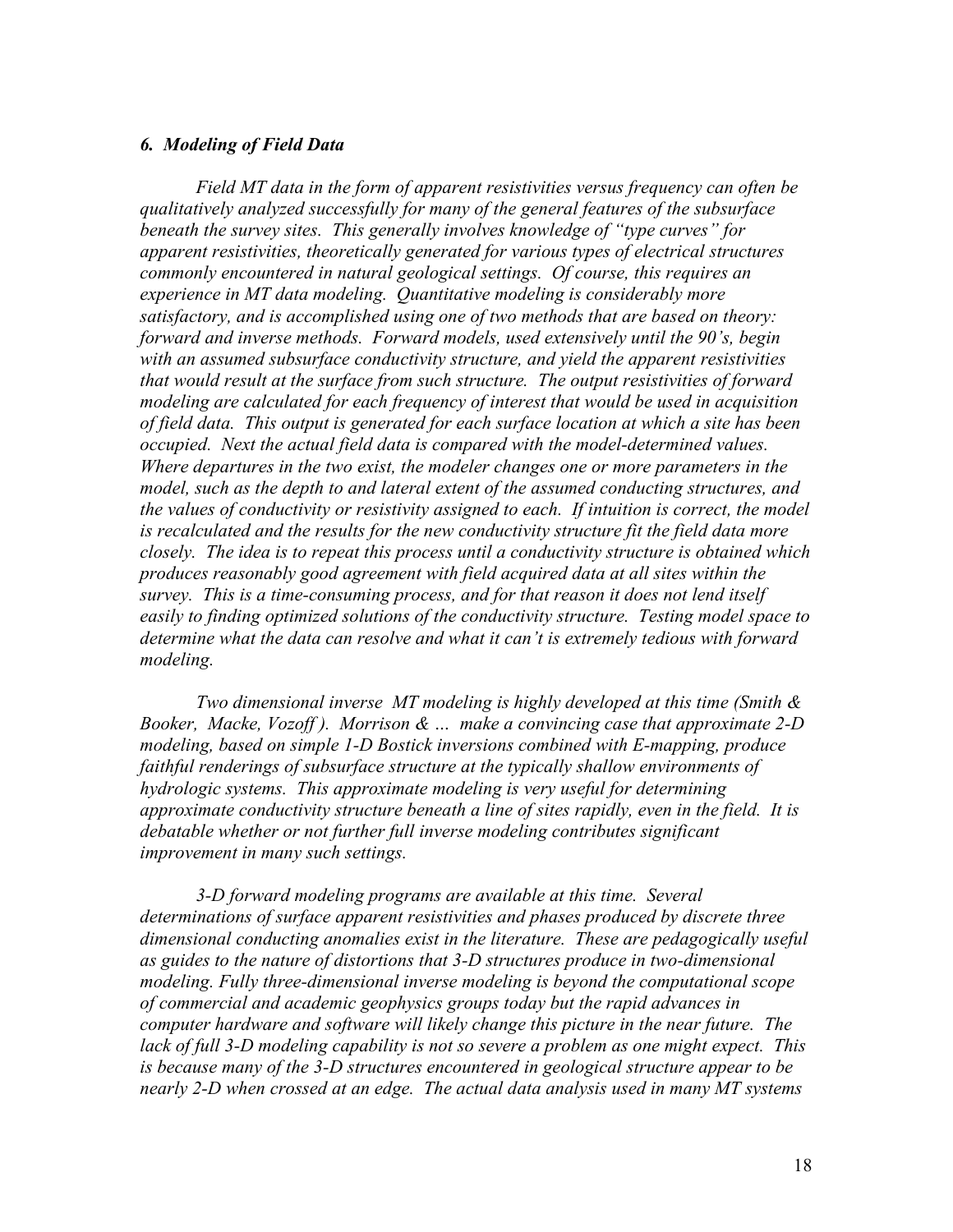*yields skewness for magnetotelluric data acquired at each sounding frequency. As discussed above, skewness is a measure of departure from 1-D and 2-D structure, so it can be used as an indicator of the appropriateness of 2-D modeling.* 

 *Routh and Oldenburg(1999) have developed a 1D inversion model and code for controlled source audio-frequency magnetotellurics data, which can be used in both near and far field applications.*